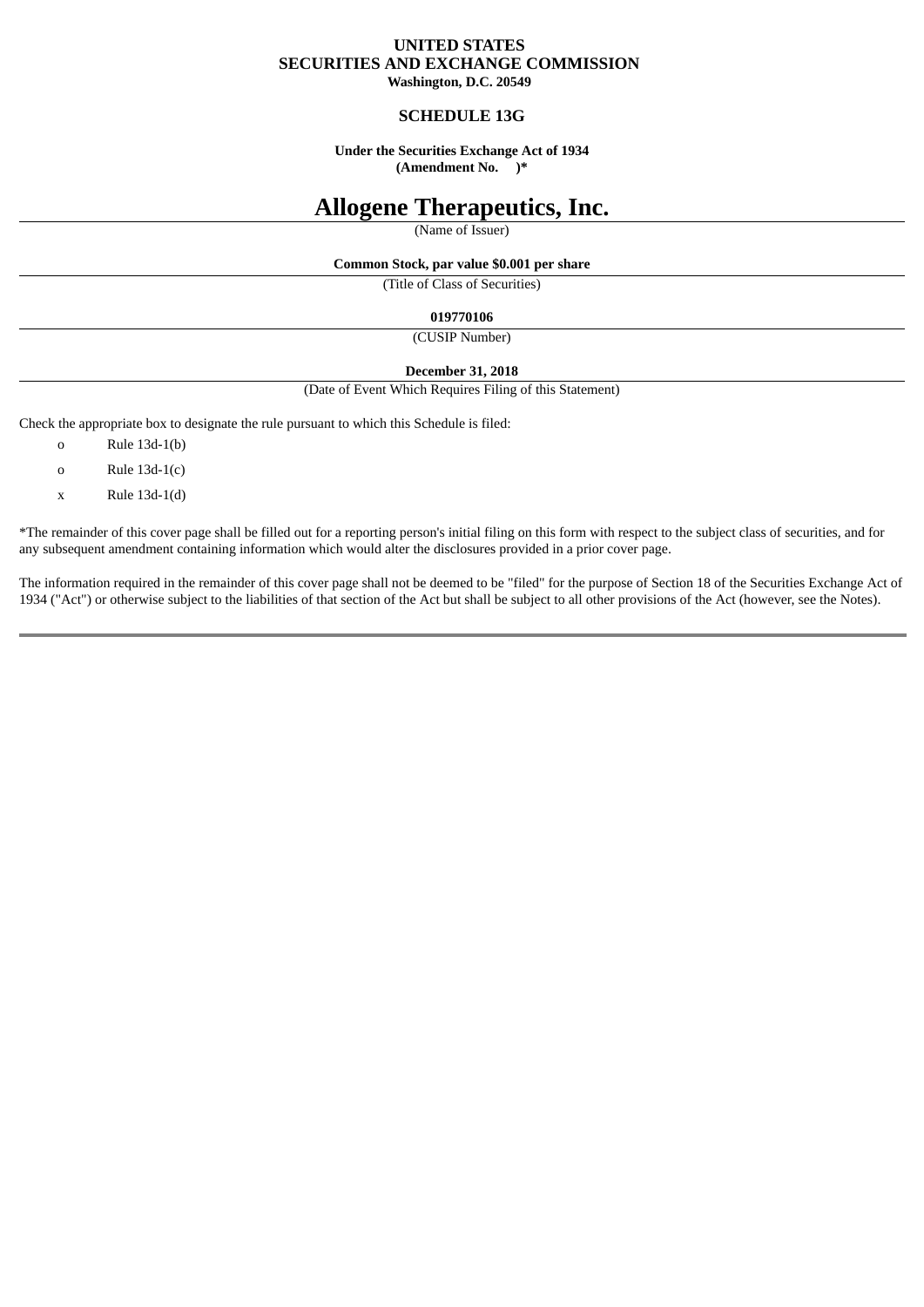| $1.$                                                                                              | Names of Reporting Persons<br>Gilead Sciences, Inc.<br>Check the Appropriate Box if a Member of a Group (See Instructions) |             |                                                 |  |  |  |
|---------------------------------------------------------------------------------------------------|----------------------------------------------------------------------------------------------------------------------------|-------------|-------------------------------------------------|--|--|--|
| 2.                                                                                                |                                                                                                                            |             |                                                 |  |  |  |
|                                                                                                   | (a)<br>$\mathbf 0$                                                                                                         |             |                                                 |  |  |  |
|                                                                                                   | (b)                                                                                                                        | $\mathbf 0$ |                                                 |  |  |  |
| 3.                                                                                                | <b>SEC Use Only</b><br>Citizenship or Place of Organization<br>Delaware                                                    |             |                                                 |  |  |  |
| 4.                                                                                                |                                                                                                                            |             |                                                 |  |  |  |
|                                                                                                   |                                                                                                                            | 5.          | Sole Voting Power<br>7,486,689 shares           |  |  |  |
| Number of<br><b>Shares</b><br><b>Beneficially</b><br>Owned by<br>Each<br>Reporting<br>Person With |                                                                                                                            | 6.          | <b>Shared Voting Power</b><br>$\bf{0}$          |  |  |  |
|                                                                                                   |                                                                                                                            | 7.          | Sole Dispositive Power<br>7,486,689 shares      |  |  |  |
|                                                                                                   |                                                                                                                            | 8.          | <b>Shared Dispositive Power</b><br>$\mathbf{0}$ |  |  |  |
| 9.                                                                                                | Aggregate Amount Beneficially Owned by Each Reporting Person<br>7,486,689 shares                                           |             |                                                 |  |  |  |
| 10.                                                                                               | Check if the Aggregate Amount in Row (9) Excludes Certain Shares (See Instructions) o                                      |             |                                                 |  |  |  |
| 11.                                                                                               | Percent of Class Represented by Amount in Row (9)<br>6.2%                                                                  |             |                                                 |  |  |  |
| 12.                                                                                               | Type of Reporting Person (See Instructions)<br>CO                                                                          |             |                                                 |  |  |  |
|                                                                                                   |                                                                                                                            |             | $\overline{2}$                                  |  |  |  |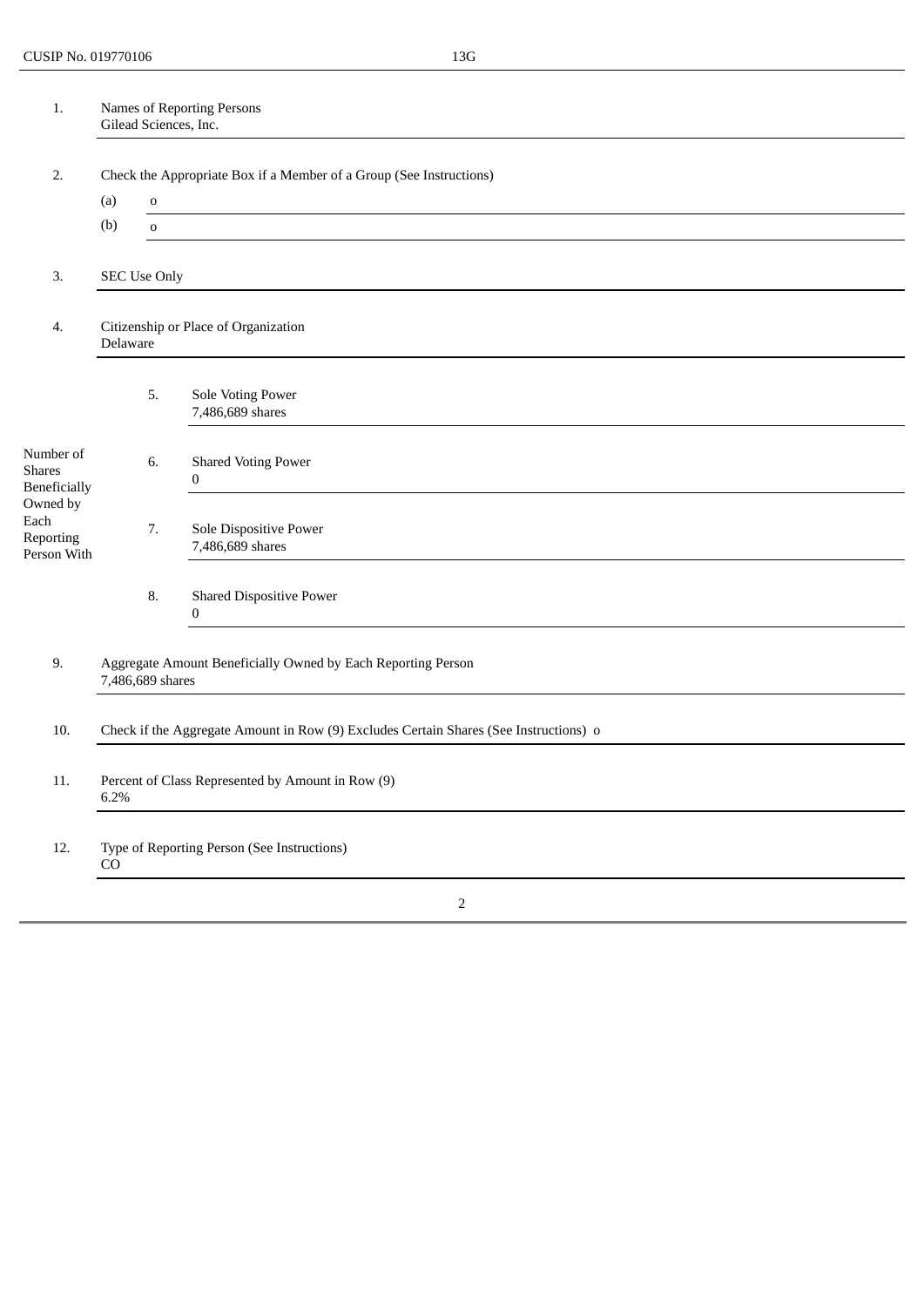**Item 1.**

|         | (a) | Name of Issuer<br>Allogene Therapeutics, Inc. ("Allogene")<br>Address of Issuer's Principal Executive Offices<br>201 East Grand Avenue, South San Francisco, California 94080 |                                                                                                                                                                  |  |  |
|---------|-----|-------------------------------------------------------------------------------------------------------------------------------------------------------------------------------|------------------------------------------------------------------------------------------------------------------------------------------------------------------|--|--|
|         | (b) |                                                                                                                                                                               |                                                                                                                                                                  |  |  |
| Item 2. |     |                                                                                                                                                                               |                                                                                                                                                                  |  |  |
|         | (a) |                                                                                                                                                                               | Name of Person Filing<br>Gilead Sciences, Inc. ("Gilead")                                                                                                        |  |  |
|         | (b) |                                                                                                                                                                               | Address of the Principal Business Office or, if none, Residence<br>333 Lakeside Drive, Foster City, California 94404                                             |  |  |
|         | (c) |                                                                                                                                                                               | Citizenship<br>Delaware                                                                                                                                          |  |  |
|         | (d) |                                                                                                                                                                               | Title of Class of Securities<br>Common Stock, par value \$0.001 per share ("Common Stock")                                                                       |  |  |
|         | (e) | CUSIP No.<br>019770106                                                                                                                                                        |                                                                                                                                                                  |  |  |
| Item 3. |     |                                                                                                                                                                               | If this statement is filed pursuant to $\S$ 240.13d-1(b) or 240.13d-2(b) or (c), check whether the person filing is a:                                           |  |  |
|         | (a) | o                                                                                                                                                                             | Broker or dealer registered under section 15 of the Act (15 U.S.C. 780).                                                                                         |  |  |
|         | (b) | 0                                                                                                                                                                             | Bank as defined in section 3(a)(6) of the Act (15 U.S.C. 78c).                                                                                                   |  |  |
|         | (c) | o                                                                                                                                                                             | Insurance company as defined in section 3(a)(19) of the Act (15 U.S.C. 78c).                                                                                     |  |  |
|         | (d) | 0                                                                                                                                                                             | Investment company registered under section 8 of the Investment Company Act of 1940 (15 U.S.C. 80a-8).                                                           |  |  |
|         | (e) | o                                                                                                                                                                             | An investment adviser in accordance with $\S 240.13d-1(b)(1)(ii)(E);$                                                                                            |  |  |
|         | (f) | o                                                                                                                                                                             | An employee benefit plan or endowment fund in accordance with $\S 240.13d-1(b)(1)(ii)(F);$                                                                       |  |  |
|         | (g) | o                                                                                                                                                                             | A parent holding company or control person in accordance with §240.13d-1(b)(1)(ii)(G);                                                                           |  |  |
|         | (h) | o                                                                                                                                                                             | A savings associations as defined in Section 3(b) of the Federal Deposit Insurance Act (12 U.S.C. 1813);                                                         |  |  |
|         | (i) | o                                                                                                                                                                             | A church plan that is excluded from the definition of an investment company under section $3(c)(14)$ of the Investment Company<br>Act of 1940 (15 U.S.C. 80a-3); |  |  |
|         | (j) | o                                                                                                                                                                             | A non-U.S. institution in accordance with § 240.13d-1(b)(1)(ii)(J);                                                                                              |  |  |
|         | (k) | o                                                                                                                                                                             | Group, in accordance with § 240.13d-1(b)(1)(ii)(K).                                                                                                              |  |  |
|         |     | If filing as a non-U.S. institution in accordance with § 240.13d-1(b)(1)(ii)(J), please specify the type of<br>institution:                                                   |                                                                                                                                                                  |  |  |

3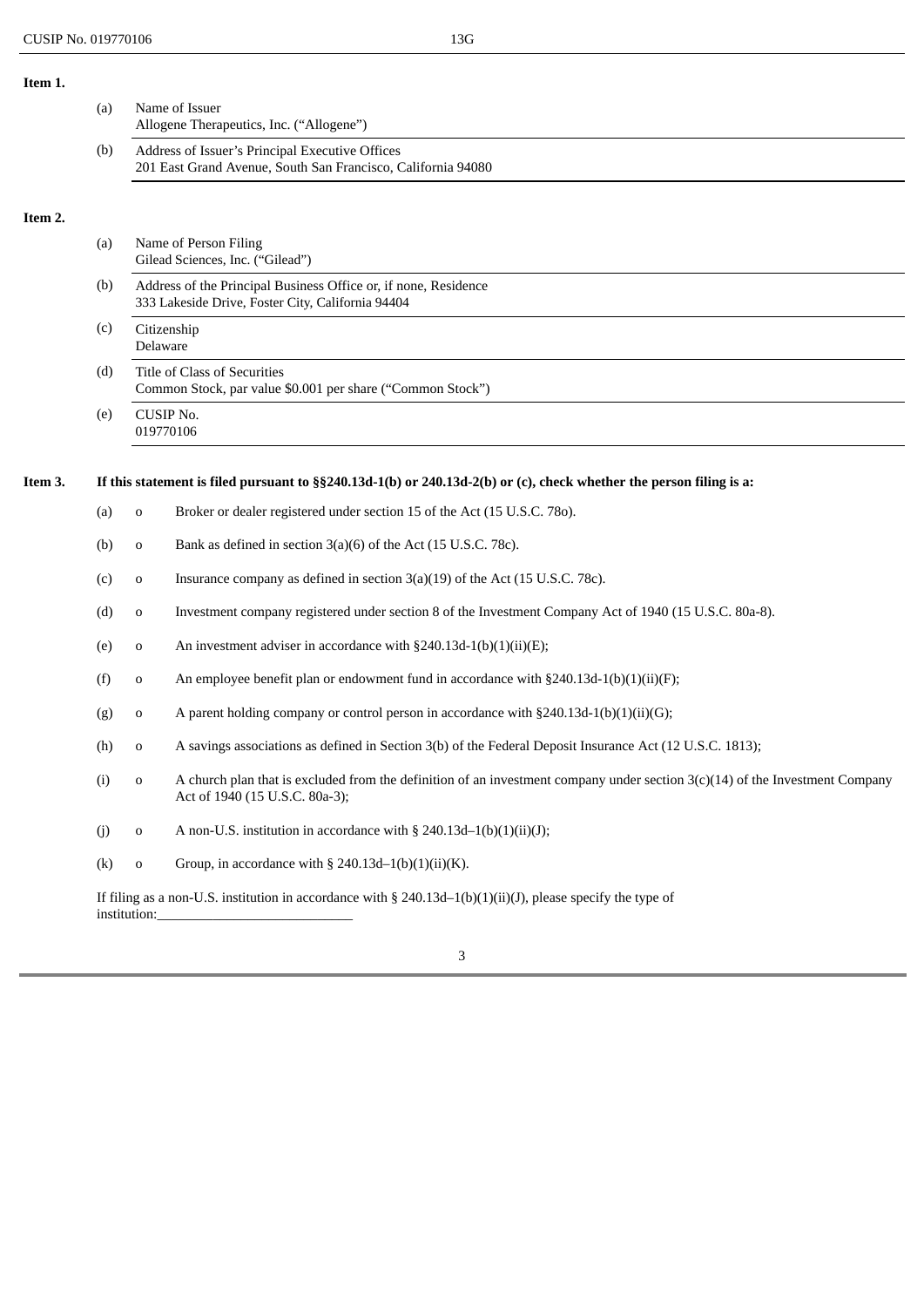#### **Item 4. Ownership.**

Provide the follo

| (a) | Provide the following information regarding the aggregate number and percentage of the class of securities of the issuer identified in Item 1.<br>Amount beneficially owned:<br>7,486,689 shares |                                                         |  |  |  |
|-----|--------------------------------------------------------------------------------------------------------------------------------------------------------------------------------------------------|---------------------------------------------------------|--|--|--|
| (b) | Percent of class:                                                                                                                                                                                |                                                         |  |  |  |
|     | 6.2%                                                                                                                                                                                             |                                                         |  |  |  |
| (c) | Number of shares as to which the person has:                                                                                                                                                     |                                                         |  |  |  |
|     |                                                                                                                                                                                                  |                                                         |  |  |  |
|     | (i)                                                                                                                                                                                              | Sole power to vote or to direct the vote                |  |  |  |
|     |                                                                                                                                                                                                  | 7,486,689 shares                                        |  |  |  |
|     | (ii)                                                                                                                                                                                             | Shared power to vote or to direct the vote              |  |  |  |
|     |                                                                                                                                                                                                  | 0                                                       |  |  |  |
|     | (iii)                                                                                                                                                                                            | Sole power to dispose or to direct the disposition of   |  |  |  |
|     |                                                                                                                                                                                                  | 7,486,689 shares                                        |  |  |  |
|     | (iv)                                                                                                                                                                                             | Shared power to dispose or to direct the disposition of |  |  |  |
|     |                                                                                                                                                                                                  | 0                                                       |  |  |  |

If this statement is being filed to report the fact that as of the date hereof the reporting person has ceased to be the beneficial owner of more than five percent of the class of securities, check the following o.

## **Item 6. Ownership of More than Five Percent on Behalf of Another Person.**

Not applicable

### Item 7. Identification and Classification of the Subsidiary Which Acquired the Security Being Reported on By the Parent Holding **Company.**

Not applicable

## **Item 8. Identification and Classification of Members of the Group.**

Not applicable

## **Item 9. Notice of Dissolution of Group.**

Not applicable